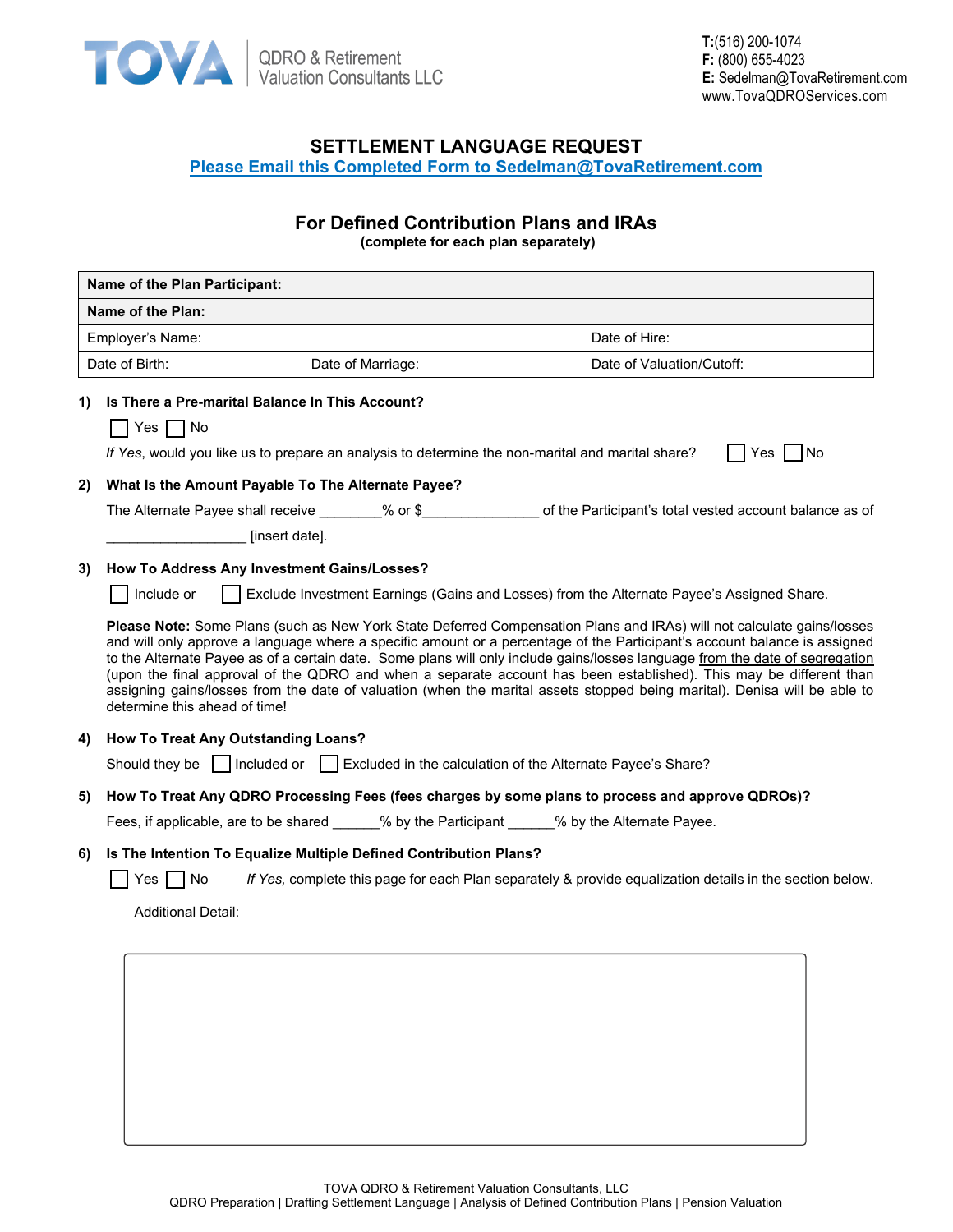

# **SETTLEMENT LANGUAGE REQUEST For Defined Benefit Plans that are not Governmental Plans**

**(for Governmental Plans, see next page)**

| Name of the Plan Participant:  |                                                                        |                                                                                                                                                                                                                                                                                                                                                                                                                                                                                                                                 |
|--------------------------------|------------------------------------------------------------------------|---------------------------------------------------------------------------------------------------------------------------------------------------------------------------------------------------------------------------------------------------------------------------------------------------------------------------------------------------------------------------------------------------------------------------------------------------------------------------------------------------------------------------------|
| Name of the Plan:              |                                                                        |                                                                                                                                                                                                                                                                                                                                                                                                                                                                                                                                 |
| Employer's Name:               |                                                                        | Date of Hire:                                                                                                                                                                                                                                                                                                                                                                                                                                                                                                                   |
| Date of Birth:                 | Date of Marriage:                                                      | Date of Valuation/Cutoff:                                                                                                                                                                                                                                                                                                                                                                                                                                                                                                       |
|                                | Is The Participant Retired And Receiving Benefits?                     |                                                                                                                                                                                                                                                                                                                                                                                                                                                                                                                                 |
| $Yes \mid \text{No}$           | If Yes, complete this section:                                         |                                                                                                                                                                                                                                                                                                                                                                                                                                                                                                                                 |
|                                | Date of Retirement:                                                    |                                                                                                                                                                                                                                                                                                                                                                                                                                                                                                                                 |
|                                | Was a Survivorship Option election?                                    | No<br>Yes.                                                                                                                                                                                                                                                                                                                                                                                                                                                                                                                      |
|                                | Did the Participant Retire on $\Box$ Services or $\Box$ Disability?    |                                                                                                                                                                                                                                                                                                                                                                                                                                                                                                                                 |
|                                | What is the amount of the Participant's monthly gross pension benefit? |                                                                                                                                                                                                                                                                                                                                                                                                                                                                                                                                 |
| <b>FOR ACTIVE PARTICIPANTS</b> |                                                                        |                                                                                                                                                                                                                                                                                                                                                                                                                                                                                                                                 |
| 1)                             | If Available, Elect a Separate Interest Approach?                      |                                                                                                                                                                                                                                                                                                                                                                                                                                                                                                                                 |
| Yes     No                     |                                                                        |                                                                                                                                                                                                                                                                                                                                                                                                                                                                                                                                 |
|                                |                                                                        | This is a generally preferred option. It allows the Alternate Payee (AP) to collect his or her share upon the earliest eligibility<br>age of the Participant (P); both the AP and the P will be able to elect their own beneficiaries because the AP's share will be<br>actuarily adjusted based on his/her life expectancy. AP will be able to collect independently of the Participant and the<br>Participant's death will have no impact on AP's share. However, pre-retirement option should be elected to protect the AP's |

benefit in the event that the P dies BEFORE the AP begins to commence his/her share.

**2) Amount of Benefit To The Alternate Payee Should Be Based On:**

**The Traditional Coverture Approach under Separate Interest:** \_\_\_\_% of the marital portion. The Marital Portion shall be determined by multiplying the Participant's Accrued Benefit by a fraction (less than or equal to 1.0), the numerator of which is the number of months of the Participant's benefit service in the Plan earned during the marriage, and the denominator of which is the total number of months of the Participant's credited service in the Plan accrued at the earlier of the Alternate Payee's benefit commencement date or the Participant's benefit commencement date.

**Other:** \_\_\_\_\_\_\_\_\_\_\_\_\_\_\_\_

#### **3) If Available, Apply Early Retirement Subsidies, Supplements, COLAs?**

|  | ٠ |  | מא |
|--|---|--|----|
|--|---|--|----|

## **4) Elect a Qualified Pre-Retirement Survivor Annuity?**

**Yes No** *If Yes,* Proportionate to AP's assigned share? \_\_\_\_\_\_% or Different \_\_\_\_\_\_%

Post-retirement survivor annuity is not needed under the separate interest option because the death of the Participant will have no impact on the AP's share.

## **FOR RETIRED PARTICIPANTS**

#### **1) Amount Of Benefit To The Alternate Payee Should Be Based On:**

**The Traditional Coverture Approach under Shared Interest:** \_\_\_\_% of the marital portion. The Marital Portion shall be determined by multiplying the Participant's Accrued Benefit by a fraction (less than or equal to 1.0), the numerator of which is the number of months of the Participant's benefit service in the Plan earned during the marriage, and the denominator of which is the total number of months of the Participant's credited service at the Participant's benefit commencement date.

**Other:** \_\_\_\_\_\_\_\_\_\_\_\_\_\_\_\_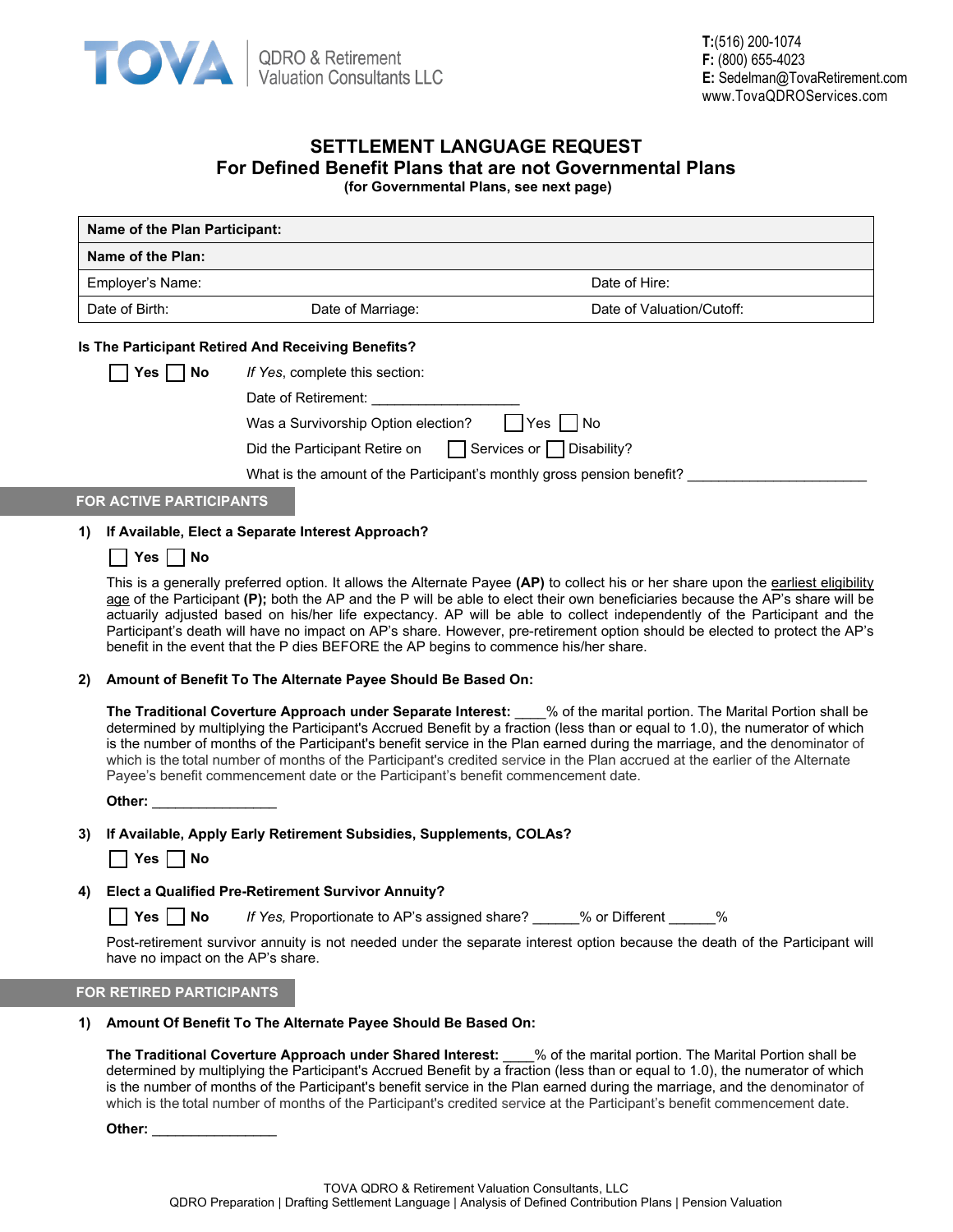

## **2) If Available, Apply Supplements, COLAs?**

|  |  |  | n<br>w |
|--|--|--|--------|
|--|--|--|--------|

Any post-retirement survivorship election, which was selected at the time of the retirement, is irrevocable.

# **Settlement Language Request For Federal/State/Local Governmental Defined Benefit/Pension Plans**

(i.e. NYSLRS, NYCERS, TRS, NYSTRS, NYPD, NYFD, RAILROAD, CSRS/FERS, SERS, etc.)

These Plans ONLY allow for a *SHARED INTEREST*, which means that the **Alternate Payee (AP)** must wait for **Participant (P)** to retire before AP can commence his/her benefits.

### **1) Amount Of Benefit To The Alternate Payee Should Be Based On:**

**The Traditional Coverture Approach under Shared Interest:** \_\_\_\_% of the marital portion. The Marital Portion shall be determined by multiplying the Participant's Accrued Benefit by a fraction (less than or equal to 1.0), the numerator of which is the number of months of the Participant's benefit service in the Plan earned during the marriage, and the denominator of which is the total number of months of the Participant's credited service at the Participant's benefit commencement date.

**Other:** \_\_\_\_\_\_\_\_\_\_\_\_\_\_\_\_

**2) If The Participant Retires On Disability, And If The Plan Allows, Should The AP's Share Be Based On a Hypothetical Service?** 

|--|--|--|

**No** *Please Note:* For all retired NYPD members who are already collecting benefits from the NYC Police Pension Fund, you will have to provide an actual dollar amount that the AP shall receive.

 $\mathfrak s$ 

**3) Will The AP Be Entitled To Any Cost of Living Adjustments (COLA) And Other Supplements Or Improvements?** 

**The Yes <b>No** *If Yes*, Proportionate to AP's assigned share? \_\_\_\_\_\_% or Different \_\_\_\_\_\_%

## **4) Will The AP Be Entitled To Any Pre-retirement Death Benefits?**

**T** Yes **No** *If Yes*, Proportionate to AP's assigned share? We or Different  $\%$ 

**Options #5-7 Only Available to Active Participants!** (not retired)

## **5) Will The AP Be Entitled To Any Post-retirement 'Ordinary Death' Benefits?**

This is different than Joint Survivor Annuity (also referred to as a Joint Special Allowance) addressed below.

■ Yes ■ No *If Yes*, Proportionate to AP's assigned share? \_\_\_\_\_% or Different \_\_\_\_\_%

## **6) Will The AP Be Entitled To Receive A Joint Survivor Annuity?** (in order to ensure the continuity of AP's share)

**T Yes No** *If Yes*, Proportionate to AP's assigned share? We or Different  $\%$ 

Who will bear the cost of the Joint Survivor Annuity? \_\_\_\_\_\_\_\_\_\_\_\_\_\_\_\_\_\_\_\_\_\_\_\_\_\_

## **7) Will The Participant Be Allowed To Elect The Pop-Up Option?**

| Yes $\Box$ No | Under Pop-Up, if the AP predeceases the Participant, benefits will revert to the Participant under the<br>Maximum Retirement Option. |
|---------------|--------------------------------------------------------------------------------------------------------------------------------------|
|               |                                                                                                                                      |

Who will be responsible for the cost of any Pop-Up feature? Proportionately allocated between the

| OR Participant? | % Alternate Payee? | % |  |
|-----------------|--------------------|---|--|
|                 |                    |   |  |

**8) Will The AP Be Entitled To Receive a Portion Of Any Returned Contributions? The Presum Ves No** *If Yes*, proportionate to AP's assigned benefit?  $\Box$  Yes  $\Box$  Other